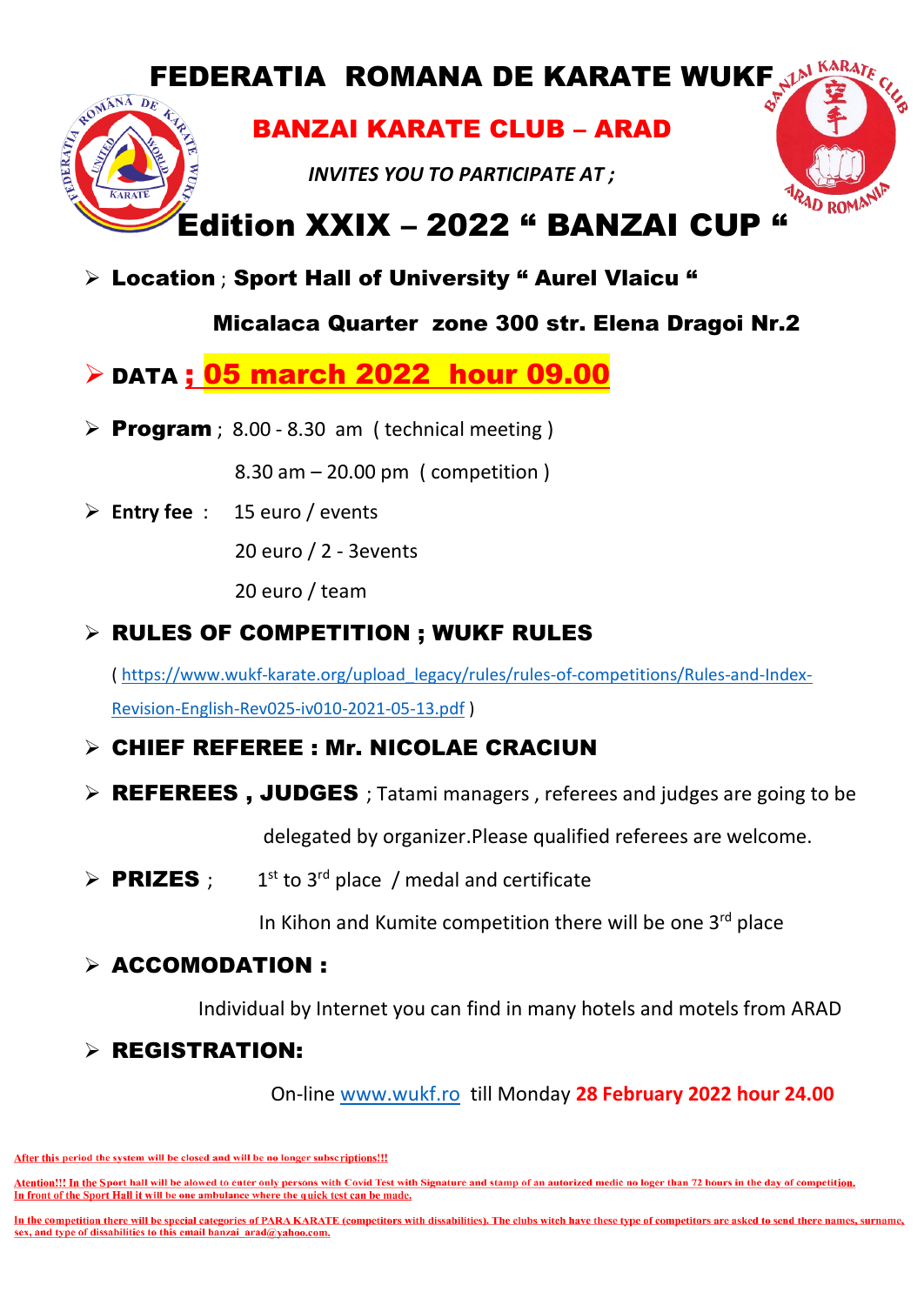#### **BANZAI Cup – Edition XXIX 2022 / Children**

| <b>CATEGORII DE VARSTA*</b> | <b>KATA **</b>    |                   |                            | <b>KUMITE (Shobu Nihon)</b> |        |               |      | <b>KIHON</b>  |
|-----------------------------|-------------------|-------------------|----------------------------|-----------------------------|--------|---------------|------|---------------|
| (ANI)                       | Fete              | <b>Baieti</b>     |                            | Fete                        |        | <b>Baieti</b> | Fete | <b>Baieti</b> |
|                             | 9 kyu             | 9 kyu             |                            |                             |        |               |      |               |
| Sub 7 ani (neimpliniti)     | $8 + 7$ kyu       | $8 + 7$ kyu       |                            |                             |        |               |      |               |
|                             | 6 kyu - DAN       | 6 kyu - DAN       |                            |                             |        |               |      |               |
|                             | 9 kyu             | 9 kyu             |                            | 9 kyu                       |        | 9 kyu         |      |               |
| 7 ani (8 ani neimpliniti)   | $8 + 7$ kyu       | $8 + 7$ kyu       | $8 + 7$ kyu<br>$8 + 7$ kyu |                             |        |               |      |               |
|                             | 6 kyu - DAN       | 6 kyu - DAN       |                            | 6 kyu - DAN                 |        | 6 kyu - DAN   |      |               |
|                             | 9 kyu             | 9 kyu             |                            | 9 kyu                       |        | 9 kyu         |      |               |
|                             | $8 + 7$ kyu       | $8 + 7$ kyu       |                            | $8 + 7$ kyu                 |        | $8 + 7$ kyu   |      |               |
| 8 ani (9 ani neimpliniti)   | 6 kyu - DAN       | 6 kyu - DAN       |                            | 6 kyu - DAN                 |        | 6 kyu - DAN   |      |               |
| 9 ani (10 ani neimpliniti)  | 9 kvu             | 9 kvu             | <b>OPEN</b>                |                             |        |               |      |               |
|                             | $8 + 7$ kyu       | $8 + 7$ kyu       |                            |                             | OPEN   |               |      |               |
|                             | 6 kyu+5 kyu+4 kyu | 6 kyu+5 kyu+4 kyu |                            |                             |        |               |      |               |
|                             | 3 kyu-DAN         | 3 kyu-DAN         |                            |                             |        |               |      |               |
|                             | 9 kyu             | 9 kyu             |                            |                             |        |               |      |               |
| 10 ani (11 ani neimpliniti) | $8 + 7$ kyu       | $8 + 7$ kyu       | $-145$                     | $+145$                      | $-145$ | $+145$        |      |               |
|                             | 6 kvu+5 kvu+4 kvu | 6 kyu+5 kyu+4 kyu |                            |                             |        |               |      |               |
|                             | 3 kvu-DAN         | 3 kvu-DAN         |                            |                             |        |               |      |               |
|                             | 9 kyu+8 kyu+7 kyu | 9 kyu+8 kyu+7 kyu |                            |                             |        |               |      |               |
| 11 ani (12 ani neimpliniti) | 6 kyu+5 kyu+4 kyu | 6 kyu+5 kyu+4 kyu | $-150$                     | $+150$                      | $-150$ | $+150$        |      |               |
|                             | 3 kyu-DAN         | 3 kyu-DAN         |                            |                             |        |               |      |               |
|                             | 9 kyu+8 kyu+7 kyu | 9 kyu+8 kyu+7 kyu | $-155$                     | $+155$                      | $-155$ | $+155$        |      |               |
| 12 ani (13 ani neimpliniti) | 6 kyu+5 kyu+4 kyu | 6 kyu+5 kyu+4 kyu |                            |                             |        |               |      |               |
|                             | 3 kyu-DAN         | 3 kyu-DAN         |                            |                             |        |               |      |               |

#### **BANZAI Cup – Edition XXIX 2022 / + 13 years**

| <b>AGE</b><br><b>CATEGORIES</b> | KATA**                                                                   |                     | <b>KUMITE</b> [kg]<br>(Shobu sanbon)               |                              | <b>KUMITE</b><br>(Shobu ippon) |             | ** The compatitors must choose between                            |  |
|---------------------------------|--------------------------------------------------------------------------|---------------------|----------------------------------------------------|------------------------------|--------------------------------|-------------|-------------------------------------------------------------------|--|
| (years)                         | <b>Male</b>                                                              | Female              | Male[kg]                                           | Female [kg]                  | Male                           | Female      | shobu sanbon or shobu ippon.                                      |  |
|                                 | 9kyu+8kyu+7 kyu                                                          | 9kyu+8kyu+7 kyu     | -45, -55,                                          | -50, -55,                    | $-165cm$                       | $-155cm$    | •It is forbidden to participate in both categories.               |  |
| 13 years                        | 6kyu+5kyu+4kyu<br>6kyu+5kyu+4kyu<br>$+165cm$<br>$-65, +65$<br>$-60, +60$ | $+155cm$            | *** Kumite Categories less than 4 competitors will |                              |                                |             |                                                                   |  |
|                                 | 3kyu - DAN                                                               | 3kyu - DAN          |                                                    |                              |                                |             | be merged to next category                                        |  |
|                                 | 9kyu+8kyu+7 kyu                                                          | 9kyu+8kyu+7 kyu     |                                                    |                              |                                |             |                                                                   |  |
| $14-15$ years                   | 6kyu+5kyu+4kyu                                                           | 6kyu+5kyu+4kyu      | $-55, -65,$<br>$-75, +75$                          | -50, -55,<br>-60, +60        | <b>OPEN</b>                    | <b>OPEN</b> | <b>AGE EXEMPLE:</b>                                               |  |
|                                 | 3kyu - DAN                                                               | 3kyu - DAN          |                                                    | 16 - 17 years: on the day of |                                |             |                                                                   |  |
|                                 |                                                                          | 9+8+7+6 kyu         |                                                    |                              |                                |             | competition, competitor must have<br>16 years and no more then 17 |  |
| $16-17$ years                   |                                                                          | 5+4+3+2+1 kyu + DAN | $-55,-65,$<br>$-75, +75$                           | -50, -55,<br>$-60, +60$      | <b>OPEN</b>                    | <b>OPEN</b> | years old                                                         |  |
|                                 | 9+8+7+6 kyu                                                              |                     | $-65, -75,$                                        | -55, -60,                    |                                |             | The categories less then 3<br>competitors will be cumulated       |  |
| 18-35 years                     |                                                                          | 5+4+3+2+1 kyu + DAN | $-85, +85$                                         | $-65, +65$                   | <b>OPEN</b>                    | <b>OPEN</b> | with the process one !!!!!                                        |  |
| Over 36 years                   | <b>OPEN</b>                                                              | <b>OPEN</b>         | <b>OPEN</b>                                        | <b>OPEN</b>                  |                                |             |                                                                   |  |

#### **BANZAI Cup – Edition XXIX 2022 / Team KATA & KUMITE**

| Ages<br><b>Categories</b><br>vears | <b>KATA Team Girls</b> | <b>KATA Team Boys</b> | <b>KUMITE Team</b><br><b>Girls Rotation</b> | <b>KUMITE Team</b><br><b>Boys Rotation</b> |
|------------------------------------|------------------------|-----------------------|---------------------------------------------|--------------------------------------------|
| $8 - 10$                           | Open                   | Open                  |                                             |                                            |
| $11 - 12$                          | Open                   | Open                  | Open                                        | Open                                       |
| 13                                 | Open                   | Open                  | Open                                        | Open                                       |
| 14 15                              | Open                   | Open                  | Open                                        | Open                                       |
| $16 - 17$                          | Open                   | Open                  | Open                                        | Open                                       |